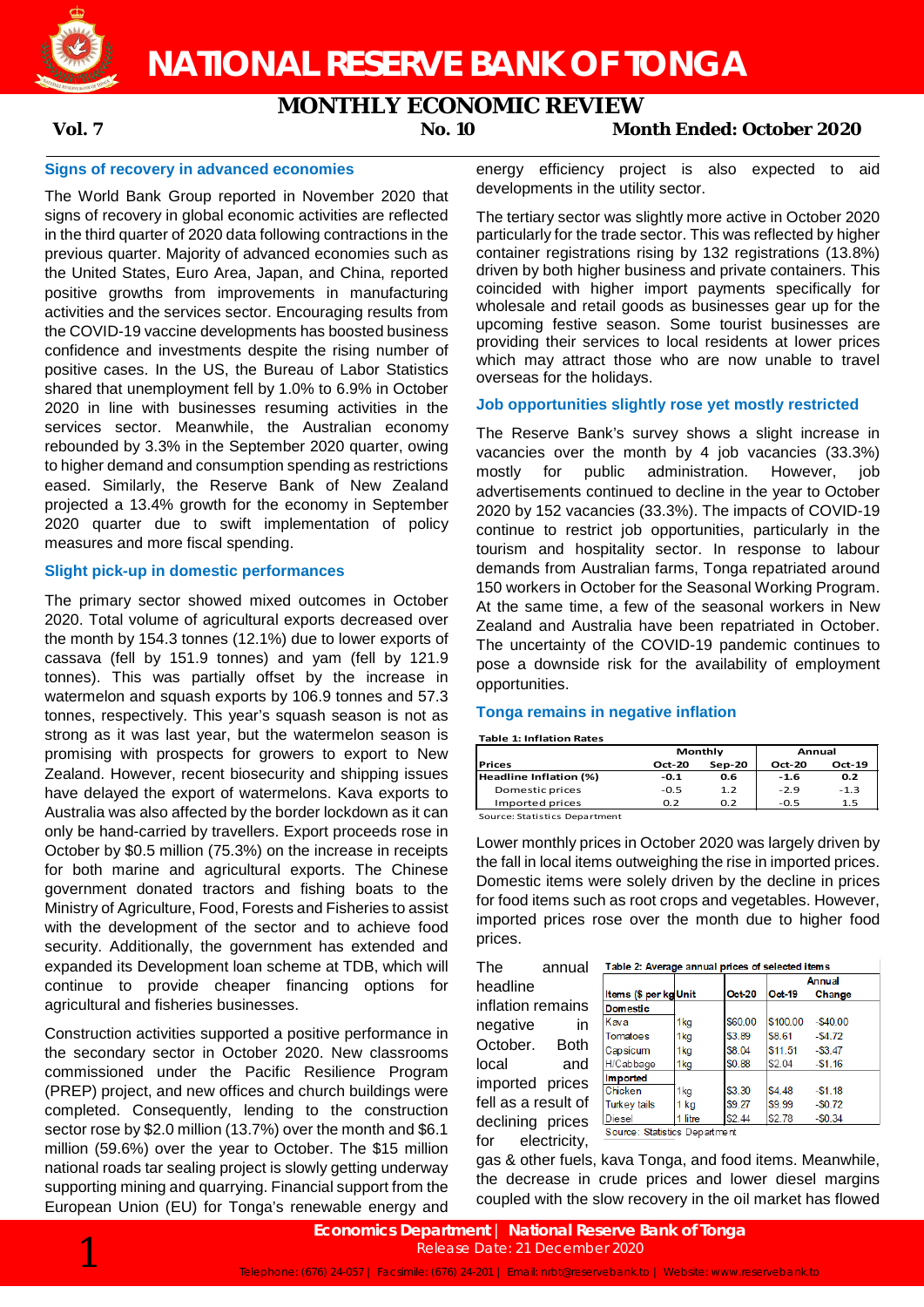

# **MONTHLY ECONOMIC REVIEW**<br>No. 10 Mor

**Vol. 7 No. 10 Month Ended: October 2020**

through to lower fuel prices, thus driving lower imported prices. The annual headline inflation is expected to remain in negative for the remainder of 2020.

# **Declining effective exchange rates**

| <b>Table 3: Effective Exchange Rates</b> |                |        |        |               |          |  |
|------------------------------------------|----------------|--------|--------|---------------|----------|--|
|                                          | <b>Monthly</b> |        |        | <b>Annual</b> |          |  |
|                                          | <b>Oct-20</b>  | Sep-20 | %      | $Oct-19$      | % Growth |  |
| Nominal Effective Exchange Rate Index    | 89.9           | 90.1   | $-0.2$ | 92.3          | $-2.5$   |  |
| Real Effective Exchange Rate Index       | 103.3          | 103.9  | -0.6   | 108.4         | $-4.7$   |  |
| Source: National Reserve Bank of Tonga   |                |        |        |               |          |  |

The Nominal Effective Exchange Rate (NEER) decreased in October 2020 as major trading currencies appreciated against the Tongan Paánga (TOP). The Real Effective Exchange Rate (REER) index also declined in line with Tonga's lower inflation rate.

Both the NEER and REER were lower compared to the previous year, implying an improvement in Tonga's trade competitiveness with trading partners, supporting export proceeds and remittance receipts.

| Table 4: Bilateral Exchange Rates |         |               |         |  |  |  |  |  |
|-----------------------------------|---------|---------------|---------|--|--|--|--|--|
|                                   | Oct-20  | <b>Sep-20</b> | Oct-19  |  |  |  |  |  |
| USD/TOP                           | 0.4324  | 0.4381        | 0.4306  |  |  |  |  |  |
| AUD/TOP                           | 0.6044  | 0.6039        | 0.6325  |  |  |  |  |  |
| NZD/TOP                           | 0.6501  | 0.6558        | 0.6793  |  |  |  |  |  |
| FJD/TOP                           | 0.8897  | 0.8970        | 0.8896  |  |  |  |  |  |
| JPY/TOP                           | 45.4014 | 46.1751       | 46.4696 |  |  |  |  |  |
| GBP/TOP                           | 0.3321  | 0.3365        | 0.3400  |  |  |  |  |  |
| EUR/TOP                           | 0.3664  | 0.3705        | 0.3890  |  |  |  |  |  |
| CNY/TOP                           | 2.8129  | 2.8500        | 2.8015  |  |  |  |  |  |

Source: Banking Systems

# **Foreign reserve higher in October**

#### **Table 5: Foreign Reserves**

|                                     |        | Monthly | Annual   |        |          |
|-------------------------------------|--------|---------|----------|--------|----------|
|                                     | Oct-20 | Sep-20  | % Growth | Oct-19 | % Growth |
| Foreign Reserves (\$ in million)    | 581.6  | 576.5   | 0.9      | 489.3  | 7.5      |
| Import Coverage (months)            | 9.7    | 10.0    | $-0.3$   | 7.5    | 29.3     |
| Source: National Reserve Bank Tonga |        |         |          |        |          |

Iational Reserve Ban

The foreign reserves rose by \$5.1 million in October, and significantly in the year to October by \$92.2 million to \$581.6 million, equivalent to cover 9.7 months of imports. This was from the receipt of project grant funds, budget support, and remittances. The official foreign reserves are mostly held in USD, AUD, and NZD.

| <b>Table 6: Remittance Receipts</b> |               |        |          |               |        |          |  |
|-------------------------------------|---------------|--------|----------|---------------|--------|----------|--|
|                                     |               | Annual |          |               |        |          |  |
|                                     | <b>Oct-20</b> | Sep-20 | % Growth | <b>Oct-20</b> | Oct-19 | % Growth |  |
| Remittance (\$ in million)          | 38.7          | 36.0   | 7.5      | 378.5         | 350.6  | 8.0      |  |
| Source: National Reserve Bank Tonga |               |        |          |               |        |          |  |

Remittances rose in October 2020 by \$2.7 million to a new high record of \$38.7 million owing mostly to a \$2.6 million increase in private transfers, especially AUD and USD receipts. Over the year, remittances continue to hold up, rising by \$27.9 million and attributed to higher private transfers and compensation of employees.

Overall, Overseas Exchange Transactions (OET) recorded a lower surplus of \$5.1 million in October 2020, compared to the surplus of \$20.4 million in the previous month. This was attributed to an increase in OET payments mainly for imports, and a decline in OET receipts.

Annually, the OET balance surplus rose significantly by \$60.0 million in the year to October 2020 on the back of higher current account surplus. This resulted from higher

official transfer receipts, lower merchandise trade deficits, and higher-income receipts. The financial account deficit also improved over the year due mainly to lower transfers of offshore investments. However, the capital account recorded a lower surplus driven by a decline in private capital receipts.

| <b>Table 6: Overseas Exchange Transactions</b> |         |                |          |          |          |          |  |
|------------------------------------------------|---------|----------------|----------|----------|----------|----------|--|
|                                                |         | <b>Monthly</b> |          |          | Annual   |          |  |
|                                                | Oct-20  | Sep-20         | % Growth | Oct-20   | Oct-19   | % Growth |  |
| <b>Overall Balance</b>                         | 5.1     | 20.4           | $-75.0$  | 92.2     | 32.0     | 188.1    |  |
| <b>Current Account</b>                         | $-3.1$  | 9.1            | $-134.1$ | 72.8     | 12.5     | 482.4    |  |
| Merchandise Trade                              | $-40.0$ | $-34.5$        | $-15.9$  | $-402.6$ | $-409.4$ | 1.7      |  |
| Services                                       | $-2.0$  | $-1.3$         | $-53.8$  | 5.1      | 27.9     | $-81.7$  |  |
| Income                                         | 2.8     | 2.6            | 7.7      | 15.1     | 4.6      | 228.3    |  |
| <b>Transfers</b>                               | 36.1    | 42.4           | $-14.9$  | 455.3    | 389.3    | 17.0     |  |
| <b>Capital Account</b>                         | 9.1     | 4.0            | 127.5    | 33.3     | 36.0     | $-7.5$   |  |
| <b>Financial Account</b>                       | $-1.0$  | 7.3            | $-113.7$ | $-13.9$  | $-16.4$  | 15.2     |  |

Source: Banking Systems

The NRBT expects the foreign reserves to remain well above the minimum threshold of 3 months of imports cover in the near term. Receipts of budget support from donor partners and lower import payments are expected to maintain the foreign reserves above this threshold.

## **Broad money rose**

| <b>Table 8: Broad Money</b> |               |         |          |        |          |  |  |
|-----------------------------|---------------|---------|----------|--------|----------|--|--|
|                             |               | Monthly |          | Annual |          |  |  |
|                             | <b>Oct-20</b> | Sep-20  | % Growth | Oct-19 | % Growth |  |  |
| Broad money (\$ in million) | 655.2         | 640.8   | 2.3      | 592.5  | 10.6     |  |  |
| Net Foreign Asset           | 610.6         | 605.4   | 0.9      | 503.9  | 21.2     |  |  |
| Net Domestic Asset          | 45.7          | 36.6    | 24.9     | 91.4   | $-50.0$  |  |  |

Source: Banking System, National Reserve Bank of Tonga

Broad money rose to a new high level of \$655.2 million in October 2020 as both net foreign and net domestic asset expanded. Net domestic assets rose due to lower government deposits and the higher net credit to the private sector. The higher foreign reserves drove net foreign assets higher.

# **More liquidity in the financial system**

| Table 9: Reserve money                                 |        |       |                 |               |          |  |  |
|--------------------------------------------------------|--------|-------|-----------------|---------------|----------|--|--|
| <b>Monthly</b>                                         |        |       |                 | <b>Annual</b> |          |  |  |
|                                                        | Oct-20 |       | Sep-20 % Growth | Oct-19        | % Growth |  |  |
| Reserve money (\$ in million)                          | 361.9  | 351.7 | 2.9             | 309.4         | 17.0     |  |  |
| Course: Panking Sustam, National Peserua Rank of Tonga |        |       |                 |               |          |  |  |

Source: Banking System, National Reserve Bank of Tonga

The continuous increase in the commercial banks' ESA (Exchange Settlement Account) resulted in higher liquidity in the banking system. This is in line with the increase in public enterprises and private businesses deposits. Required reserves also increased and supported the higher total reserve money while currency in circulation declined.

# **Higher lending for businesses**

| Table 10: Total Lending                                |                   |        |                  |        |          |  |  |
|--------------------------------------------------------|-------------------|--------|------------------|--------|----------|--|--|
|                                                        | Monthly<br>Annual |        |                  |        |          |  |  |
| Lending                                                | Oct-20            | Sep-20 | % Growth         | Oct-19 | % Growth |  |  |
| Total Lending (\$ in million)                          | 494.0             | 491.1  | 0.6              | 496.9  | $-0.6$   |  |  |
| <b>Business lending</b>                                | 235.2             | 232.7  | 1.1              | 238.6  | $-1.4$   |  |  |
| Household lending                                      | 257.4             | 258.4  | $-0.4$           | 258.3  | $-0.3$   |  |  |
| Other lending                                          | 0.0               | 0.0    | 0.0 <sub>l</sub> | 0.0    | 0.0      |  |  |
| Source: Banking System, National Reserve Bank of Tonga |                   |        |                  |        |          |  |  |

Source: Banking System, National Reserve Bank of Tonga

**Economics Department | National Reserve Bank of Tonga**<br>Release Date: 21 December 2020<br>Telephone: (676) 24-057 | Facsimile: (676) 24-201 | Email: nrbt@reservebank.to | Website: www.reservebank.to Release Date: 21 December 2020